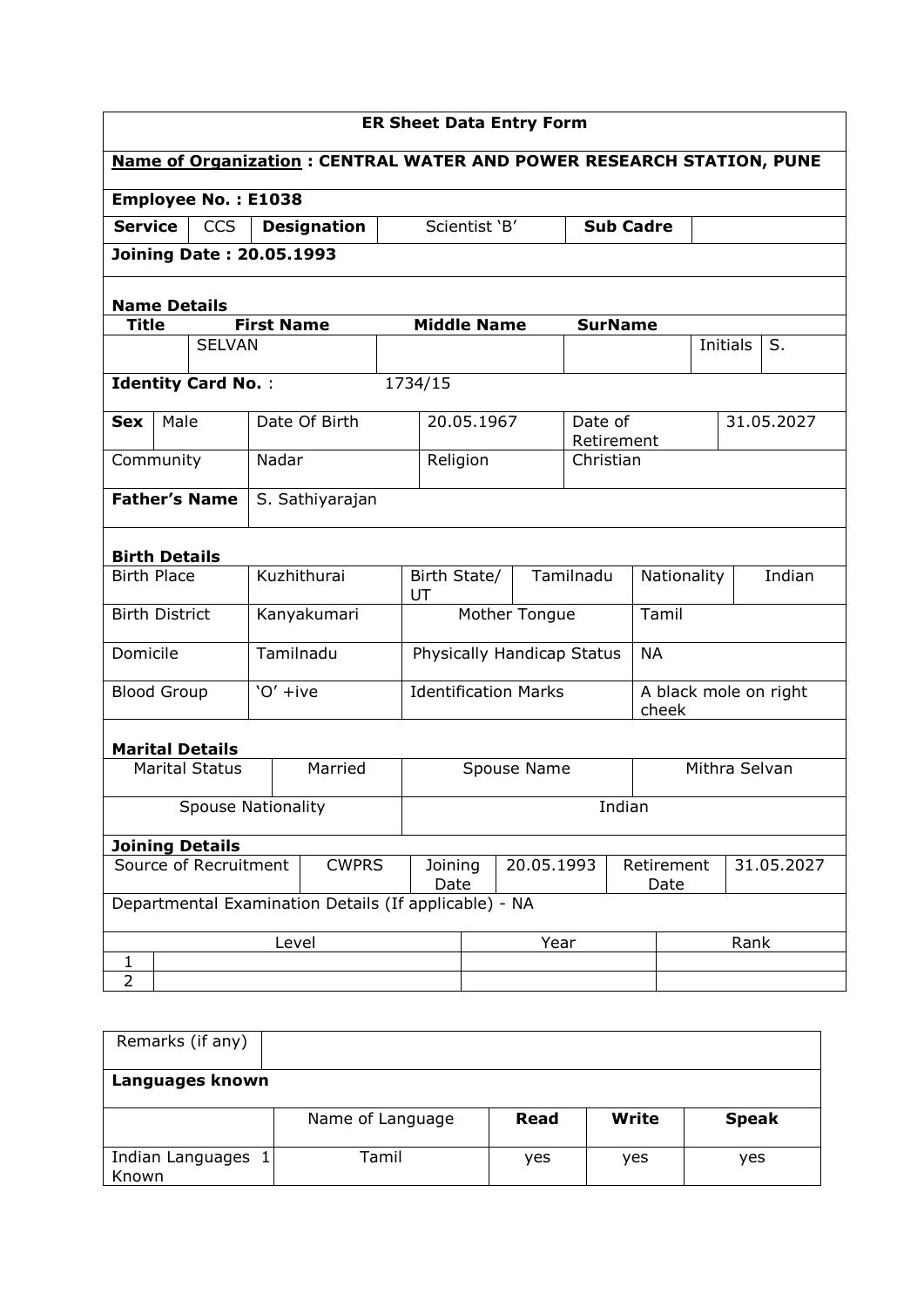|                            | Malayalam | yes | no  | ves |
|----------------------------|-----------|-----|-----|-----|
| Hindi<br>┙                 |           | Yes | no  | ves |
|                            |           |     |     |     |
| Foreign Languages<br>Known | English   | yes | yes | ves |

### Details of deputation (if applicable)

| Name of the Office | Post held at that<br>time in parent office | Name of post<br>(selected for<br>deputation | Period of deputation |      |
|--------------------|--------------------------------------------|---------------------------------------------|----------------------|------|
|                    |                                            |                                             | Since                | From |
|                    |                                            |                                             |                      |      |

### Details of Foreign Visit

| SI.<br>No. | Place of Visit | Date of<br>visit | Post held at<br>that time | Whether it<br>is a<br>personal or<br>official visit | Details of visit |
|------------|----------------|------------------|---------------------------|-----------------------------------------------------|------------------|
|            | -              |                  |                           |                                                     |                  |

## Transfer/Posting Detail (if applicable)

| Place | Period of posting |      |  |  |  |  |
|-------|-------------------|------|--|--|--|--|
|       | Since             | From |  |  |  |  |
|       |                   |      |  |  |  |  |
|       |                   |      |  |  |  |  |
|       |                   |      |  |  |  |  |

|                                                             |                                                 |                                |                            | Qualification (Use extra photocopy sheets for multi qualifications, experience, training, awards details) |                  |  |  |
|-------------------------------------------------------------|-------------------------------------------------|--------------------------------|----------------------------|-----------------------------------------------------------------------------------------------------------|------------------|--|--|
| Qualification                                               |                                                 | Discipline                     |                            | Specialization 1                                                                                          |                  |  |  |
| 1. M.Sc.<br>2. M.Tech.                                      |                                                 | Physics<br>Atmospheric Physics |                            | Synoptic Meteorology                                                                                      |                  |  |  |
| Year                                                        | Division                                        | CGPA/ % Marks                  |                            |                                                                                                           | Specialization 2 |  |  |
| 1, 1989<br>2.1991                                           | $1^{\rm st}$<br>73.8<br>1 <sup>st</sup><br>74.9 |                                |                            |                                                                                                           |                  |  |  |
| Institution                                                 |                                                 | University                     |                            | Place                                                                                                     | Country          |  |  |
| <b>NMC College</b><br>1.<br><b>Physics Department</b><br>2. |                                                 | Poona University               | Madurai Kamaraj University | Marthandam<br>Pune                                                                                        | India<br>India   |  |  |
| <b>Experience</b>                                           |                                                 |                                |                            |                                                                                                           |                  |  |  |
|                                                             | Type of Posting                                 |                                | Level                      |                                                                                                           |                  |  |  |
|                                                             | Permanent                                       |                                |                            |                                                                                                           |                  |  |  |
|                                                             | Designation                                     |                                | <b>Present Position</b>    |                                                                                                           |                  |  |  |
|                                                             | <b>Research Assistant</b>                       |                                | Scientist 'B'              |                                                                                                           |                  |  |  |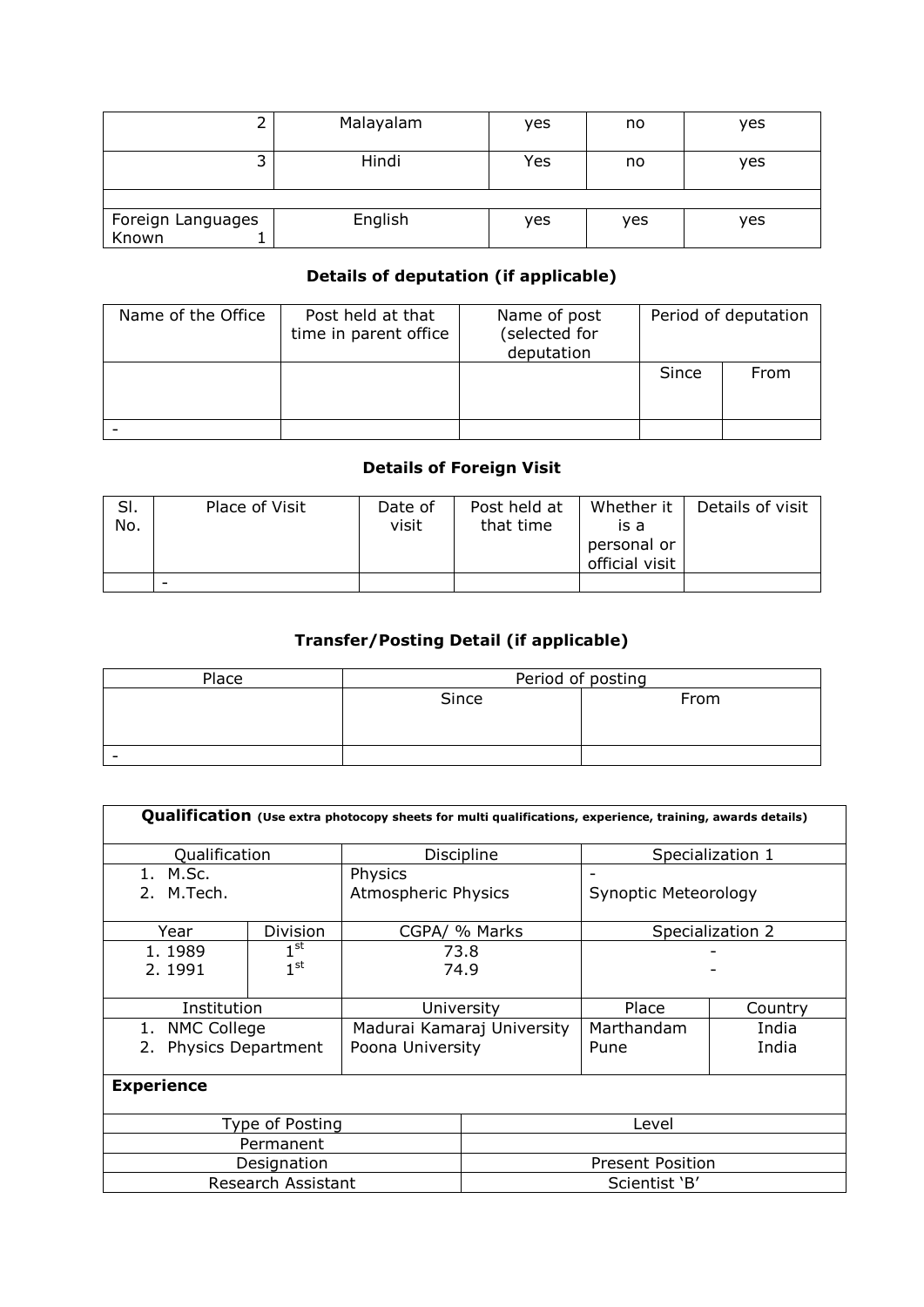|                                                                                                                                             | Ministry  |                                   |                      |          | Department                               |                   |                |  |
|---------------------------------------------------------------------------------------------------------------------------------------------|-----------|-----------------------------------|----------------------|----------|------------------------------------------|-------------------|----------------|--|
|                                                                                                                                             |           | Min. of Water Resources, River    |                      |          |                                          |                   |                |  |
| Development & Ganga Rejuvenation                                                                                                            |           |                                   |                      |          |                                          |                   |                |  |
| Office                                                                                                                                      |           |                                   |                      |          | Place                                    |                   |                |  |
| Central Water & Power Research Station                                                                                                      |           |                                   |                      |          |                                          | Pune              |                |  |
|                                                                                                                                             |           | <b>Experience Subject</b>         |                      |          |                                          | Period of Posting |                |  |
|                                                                                                                                             | Major     |                                   | Minor                |          |                                          | From              | To             |  |
| 1. Remote Sensing Applications<br>2. Seismic Design Parameters                                                                              |           |                                   |                      |          |                                          | 1993              | Till date      |  |
| Note:-Refer the Annexure to fill above Major, Minor Subjects and below given training subject<br>minimum 1 week & above)<br><b>Training</b> |           |                                   |                      |          |                                          |                   |                |  |
| <b>Training Year</b>                                                                                                                        |           |                                   | <b>Training Name</b> |          | <b>Training Subject</b>                  |                   |                |  |
| 1.2001                                                                                                                                      |           | 3 months Certificate Course       |                      |          | 'Remote Sensing Application to Marine    |                   |                |  |
|                                                                                                                                             |           |                                   |                      |          | Environment'                             |                   |                |  |
| 2.2005                                                                                                                                      |           | Joint Studies of Ujjani Reservoir |                      |          | 'Reservoir Sedimentation of Ujjani       |                   |                |  |
|                                                                                                                                             |           |                                   |                      |          | Reservoir using RS data'                 |                   |                |  |
| Level                                                                                                                                       |           | Institute Name, Place             |                      |          | Field Visit Place<br>Field Visit Country |                   |                |  |
|                                                                                                                                             |           |                                   |                      |          |                                          |                   | (within India) |  |
| 1.                                                                                                                                          |           | IIRS, Dehradun                    |                      |          |                                          |                   |                |  |
| 2.                                                                                                                                          |           | NRSC, Hyderabad                   |                      |          |                                          |                   |                |  |
| Sponsoring Authority                                                                                                                        |           |                                   | Period of Training   |          |                                          | Duration          | Result         |  |
|                                                                                                                                             | From      |                                   | To                   |          | in Weeks)                                |                   |                |  |
| 1. CWPRS                                                                                                                                    |           | 2.1.2001                          |                      | 31.3.201 |                                          | 12                | Qualified      |  |
|                                                                                                                                             |           |                                   |                      |          |                                          |                   |                |  |
| 2. CWPRS                                                                                                                                    | 19.1.2005 |                                   | 31.1.2005            |          | 2                                        | Qualified         |                |  |

# Awards/Publications - Please Refer ANNEXURE –I Type of Activity:  $\begin{array}{|c|c|c|c|c|} \hline \text{I} & \text{Academic} & \text{Non Academic} \end{array}$ <br>Activity Area  $\begin{array}{|c|c|c|c|} \hline \text{Activity Subject} & \text{Activity Title} \end{array}$ Activity Area **Activity Subject** Day Month Year Activity Description/Remarks Level

Note: (i) Concerned CCS Officer is responsible for the correctness of information sent through ER Sheet proforma.

(ii) Subject to verification by the concerned administrative authorities.

Date : 24.6.2015 Place : Pune

Information checked and verified – by Signature of Officer

| Section   | Ministry/  |                          |  |
|-----------|------------|--------------------------|--|
| Officer   | Department |                          |  |
| E-mail id | Room NO.   | <b>Building</b><br>Name: |  |
| Phone NO. | Wing No.   |                          |  |